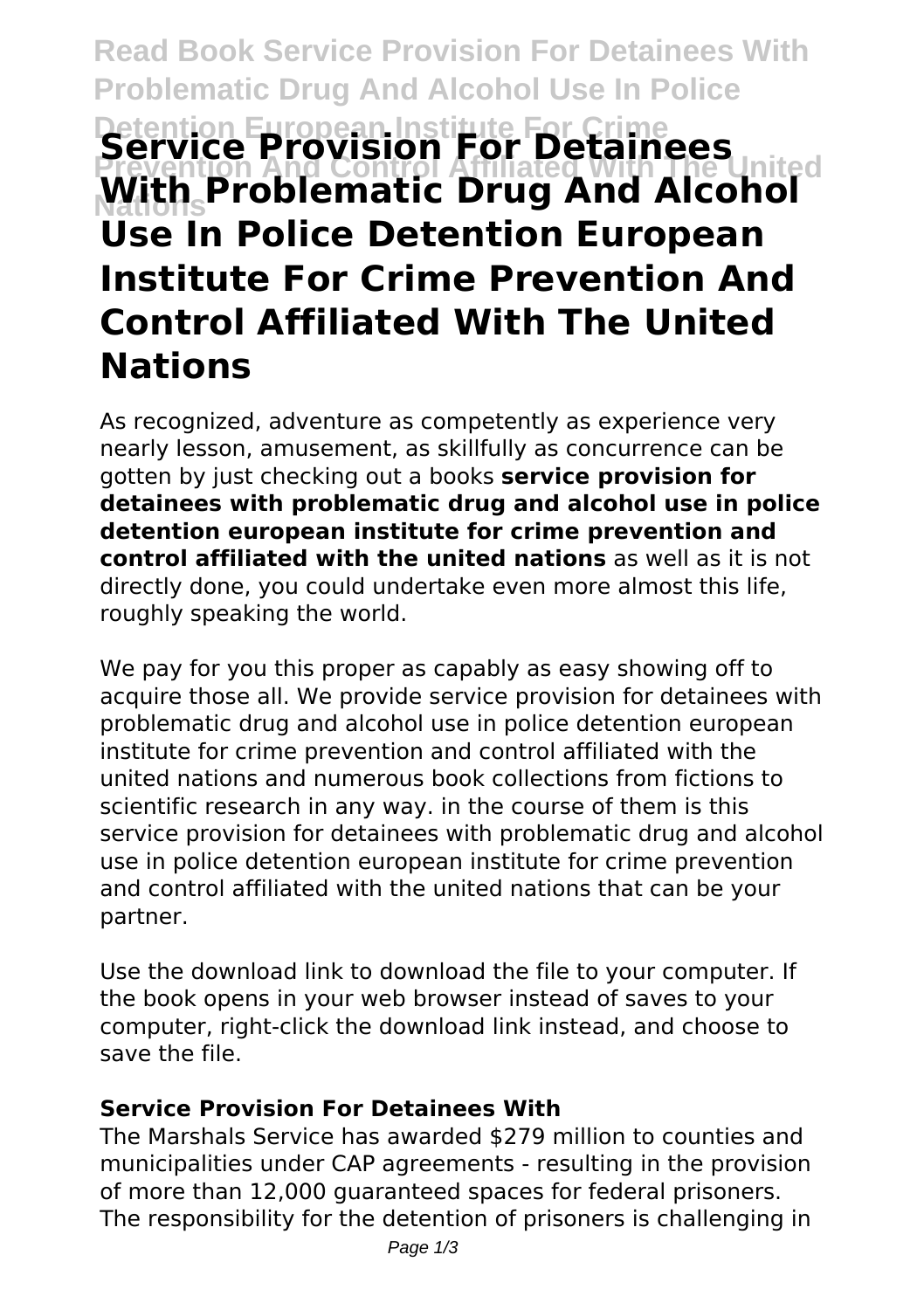# **Read Book Service Provision For Detainees With Problematic Drug And Alcohol Use In Police** its diversity and complexity. **District For Crime**

**Prevention And Control Affiliated With The United**

### **Prisoner** ... **U.S. Marshals Service Defendants in Custody and**

An order of Home department from civil Secretariat Srinagar reads that "In exercise of the powers conferred under section 10-B of the Jammu and Kashmir Public Safety Act 1978, the government hereby directs to remove/shift the below mentioned detenues who have been detained under the provision of Jammu and Kashmir Public Safety Act 1978 from their present places of lodgment to central ...

#### **J&K government shifts 26 terror detainees to Central Jail ...**

Insert the clause at 252.237-7010, Prohibition on Interrogation of Detainees by Contractor Personnel, in solicitations and contracts, including solicitations and contracts using FAR part 12 procedures for the acquisition of commercial items, that are for the provision of services.

## **PART 237 - SERVICE CONTRACTING | Acquisition.GOV**

Find the latest reporting on U.S. and world investigations. View articles, photos and videos covering criminal justice and exposing corruption, scandal and more on NBCNews.com.

#### **Investigations: U.S. & World News Investigations | NBC News**

In the past, little was done to protect workers from violence. Currently, as discussed, a variety of health care , community service facilities, unions and researchers are seeking solutions to the problem. Managers and administrators are being advised to make the provision of adequate measures to prevent violence a high priority.

### **Guidelines For Security and Safety Of Health Care And ...**

when it is a Service in the Department of Homeland Security (DHS) by agreement with that ... The provision of health care to foreign national beneficiaries of the MHS when such ... and other detainees under the provisions of DoDD 2310.01E. (5) Education records maintained by domestic or overseas schools operated by